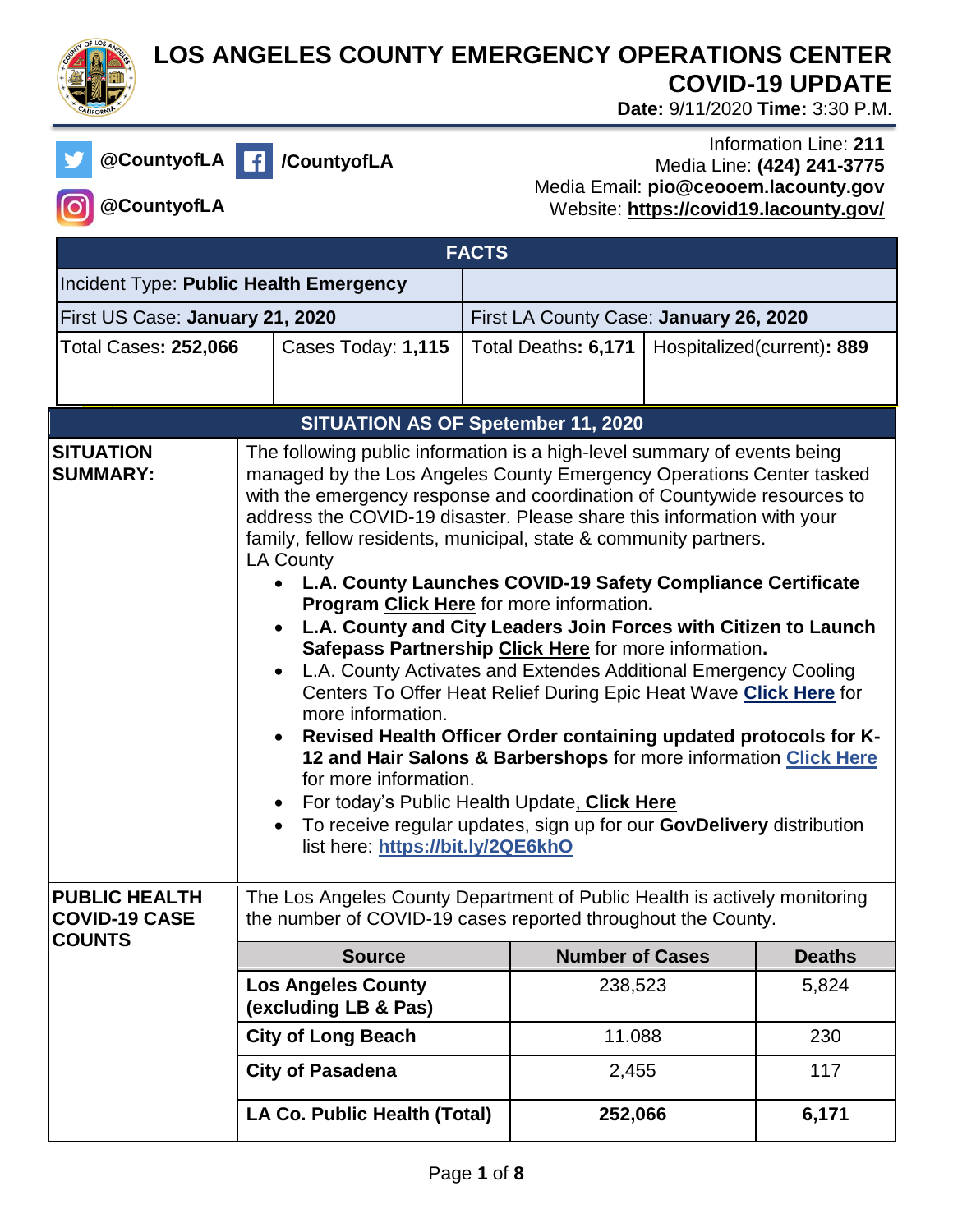|                   | <b>Confirmed Cases by Age Group</b>                                                                                                                                                                                                                                                                                                              |                    |  |  |  |
|-------------------|--------------------------------------------------------------------------------------------------------------------------------------------------------------------------------------------------------------------------------------------------------------------------------------------------------------------------------------------------|--------------------|--|--|--|
|                   | <b>Los Angeles County</b><br>(excluding LB & Pas)                                                                                                                                                                                                                                                                                                | <b>Total Cases</b> |  |  |  |
|                   | $0 - 4$                                                                                                                                                                                                                                                                                                                                          | 3,927              |  |  |  |
|                   | $5 - 11$                                                                                                                                                                                                                                                                                                                                         | 8,510              |  |  |  |
|                   | $12 - 17$                                                                                                                                                                                                                                                                                                                                        | 10,562             |  |  |  |
|                   | 18-29                                                                                                                                                                                                                                                                                                                                            | 59,190             |  |  |  |
|                   | 30-49                                                                                                                                                                                                                                                                                                                                            | 81,862             |  |  |  |
|                   | 50-64                                                                                                                                                                                                                                                                                                                                            | 46,099             |  |  |  |
|                   | 65-79                                                                                                                                                                                                                                                                                                                                            | 18,310             |  |  |  |
|                   | Over 80                                                                                                                                                                                                                                                                                                                                          | 8,612              |  |  |  |
|                   | <b>Under Investigation</b>                                                                                                                                                                                                                                                                                                                       | 1,451              |  |  |  |
|                   | <b>Confirmed Cases - Public Safety</b>                                                                                                                                                                                                                                                                                                           |                    |  |  |  |
|                   | <b>Los Angeles County Fire</b><br>Dept.                                                                                                                                                                                                                                                                                                          | 207 as of 9/11     |  |  |  |
|                   | <b>Los Angeles County Sheriff</b>                                                                                                                                                                                                                                                                                                                | 867 as of 9/11     |  |  |  |
|                   | To view Public Health's COVID-19 Surveillance Dashboard Click Here                                                                                                                                                                                                                                                                               |                    |  |  |  |
| <b>ROADMAP TO</b> | <b>Reopening Guidelines</b>                                                                                                                                                                                                                                                                                                                      |                    |  |  |  |
| <b>RECOVERY</b>   | Beaches   Bike Parks   Car Dealerships   Community Gardens   Equestrians<br>Centers   Golf Courses   Model Airplane Area   Outdoor Shooting Facilities  <br>Retail Establishments   Substance Use Disorder and Mental Health   Tennis<br><b>Pickleball Courts   Trails</b>                                                                       |                    |  |  |  |
|                   | <b>Note:</b> As of 7/13/2020, the following indoor operations and sectors are<br>closed per the updated Health Officer Order: Barber Shops, Fitness Centers<br>and Gyms, Hair Salons, Indoor Protests, Malls, Non-Critical Infrastructure<br>Sectors, and Personal Care Services (including nail salons, massage parlors,<br>and tattoo parlors) |                    |  |  |  |
|                   | <b>Recovery Resources</b>                                                                                                                                                                                                                                                                                                                        |                    |  |  |  |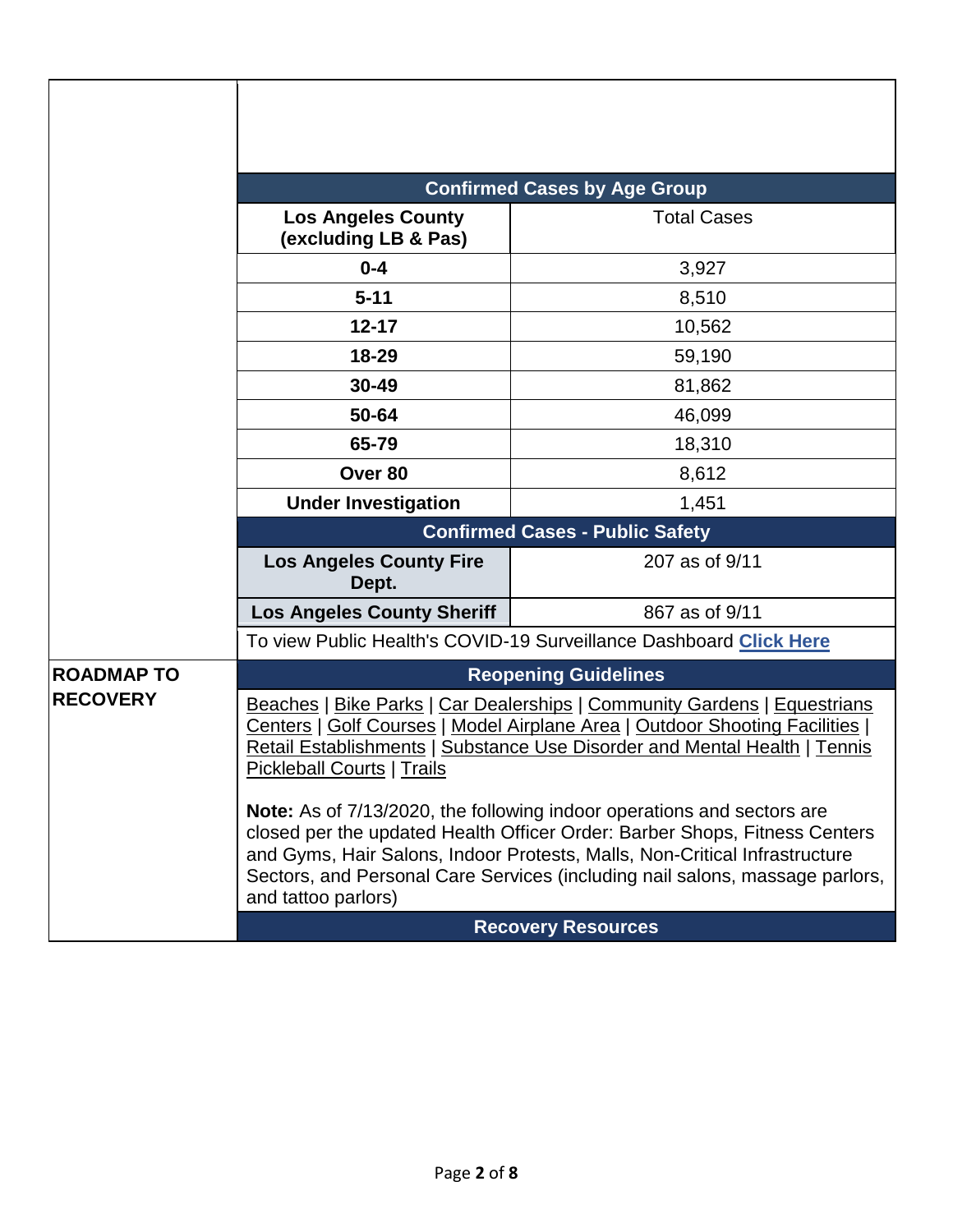|                                                                                                           | <b>Roadmap to Recovery (Infographic)</b><br>English   Spanish   Traditional Chinese   Simplified Chinese   Korean  <br>Tagalog   Arabic   Farsi   Cambodian   Russian   Japanese   Vietnamese<br><b>Roadmap to Recovery (PowerPoint)</b><br>English   Spanish   Traditional Chinese   Simplified Chinese   Korean  <br><u>Tagalog   Arabic   Farsi   Cambodian   Russian   Japanese   Vietnamese</u><br>For more information on the Department of Public Health Recovery Click<br>Here.<br>For more information on Los Angeles County Recovery <b>Click Here</b> |  |  |  |
|-----------------------------------------------------------------------------------------------------------|------------------------------------------------------------------------------------------------------------------------------------------------------------------------------------------------------------------------------------------------------------------------------------------------------------------------------------------------------------------------------------------------------------------------------------------------------------------------------------------------------------------------------------------------------------------|--|--|--|
| <b>PUBLIC HEALTH</b>                                                                                      | I am a                                                                                                                                                                                                                                                                                                                                                                                                                                                                                                                                                           |  |  |  |
| <b>RESOURCES:</b>                                                                                         | <b>Business or Employee   Health Care Worker and First Responder  </b><br>Community Service Organization   Public Service Employee   Congregate<br>Living Facility Employee/Resident   Individual, Family, and Specific Group  <br>Homeless Services Facility Employee/Resident   School, University, or Early<br>Care and Education Institution   Food Service Employer   Correctional or<br><b>Detention Facility</b>                                                                                                                                          |  |  |  |
|                                                                                                           | <b>Additional Resources &amp; Information</b>                                                                                                                                                                                                                                                                                                                                                                                                                                                                                                                    |  |  |  |
|                                                                                                           | For additional things you can do to protect yourself, your family, and your<br>community visit the Department of Public Health Website.<br>http://www.publichealth.lacounty.gov/media/Coronavirus/<br>$\bullet$                                                                                                                                                                                                                                                                                                                                                  |  |  |  |
| <b>LOS ANGELES</b><br><b>COUNTY HEALTH</b><br><b>SERVICES &amp;</b><br><b>HEALTHCARE</b><br><b>SYSTEM</b> | For an update on the County healthcare system including data on available<br>Hospital Beds, Ventilators, and Personal Protective Equipment visit the<br>Department of Health Services COVID-19 Dashboard.<br>Los Angeles County COVID-19 Hospital Demand Modeling<br><b>Projections</b>                                                                                                                                                                                                                                                                          |  |  |  |
| <b>COVID-19 TESTING</b>                                                                                   | <b>Testing is Prioritized and Strongly Encouraged for:</b>                                                                                                                                                                                                                                                                                                                                                                                                                                                                                                       |  |  |  |
|                                                                                                           | <b>Symptomatic persons with:</b><br>Fever or chills, Cough, Shortness of breath or difficulty breathing,<br>Fatigue, Muscle or body aches, Headache, New loss of taste or smell,<br>Sore throat, Congestion or runny nose, Nausea or vomiting, and<br>Diarrhea.                                                                                                                                                                                                                                                                                                  |  |  |  |
|                                                                                                           | Symptomatic persons who are:<br>Hospitalized<br>$\bullet$<br>Healthcare workers and other first responders<br>Employees and residents in group living settings, and<br>Over 65 years old or with <i>underlying health conditions</i> that<br>$\bullet$<br>place them at higher risk of serious complications                                                                                                                                                                                                                                                     |  |  |  |
|                                                                                                           | <b>Asymptomatic persons:</b>                                                                                                                                                                                                                                                                                                                                                                                                                                                                                                                                     |  |  |  |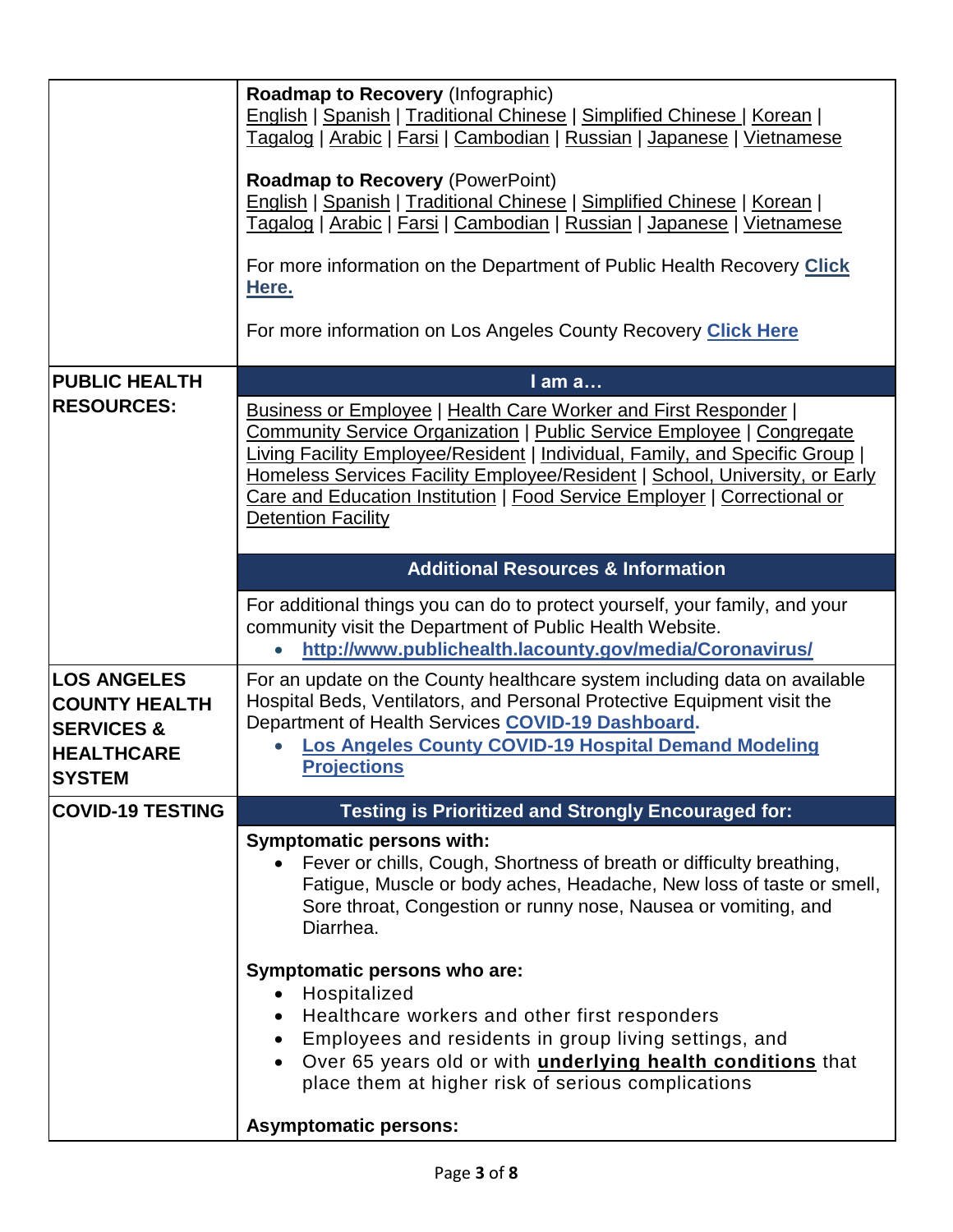|                                                                                     | If they are part of a public health investigation<br>$\bullet$<br>If they live or work in high risk settings, such as skilled nursing<br>facilities or homeless shelters<br>If they are a close contact of someone with a confirmed positive<br>$\bullet$<br>diagnosis of COVID-19, or<br>If they are an essential worker.<br>$\bullet$<br>Prioritization of routine testing among other asymptomatic<br>people is not recommended at this time. People over the age of<br>65 or with underlying conditions do not necessarily need to be<br>tested unless they have symptoms, have had an exposure or<br>have been told by public health to be tested. Once again, please<br>check with your healthcare provider about your specific situation<br>and let their medical advice guide you. |                         |                           |  |  |
|-------------------------------------------------------------------------------------|--------------------------------------------------------------------------------------------------------------------------------------------------------------------------------------------------------------------------------------------------------------------------------------------------------------------------------------------------------------------------------------------------------------------------------------------------------------------------------------------------------------------------------------------------------------------------------------------------------------------------------------------------------------------------------------------------------------------------------------------------------------------------------------------|-------------------------|---------------------------|--|--|
|                                                                                     | <b>Testing is Available by Appointment only</b>                                                                                                                                                                                                                                                                                                                                                                                                                                                                                                                                                                                                                                                                                                                                            |                         |                           |  |  |
|                                                                                     | What L.A. County Residents and Employers Need to Know About<br><b>COVID-19 Testing Now: Click Here for more information.</b>                                                                                                                                                                                                                                                                                                                                                                                                                                                                                                                                                                                                                                                               |                         |                           |  |  |
|                                                                                     | L.A. County Transitions to COVID-19 New Test Scheduling Platform:<br><b>Click Here</b> for more information.                                                                                                                                                                                                                                                                                                                                                                                                                                                                                                                                                                                                                                                                               |                         |                           |  |  |
|                                                                                     | For more information about COVID-19 testing in Los Angeles County<br><b>Click Here</b><br>To find a testing site near you Click Here<br>For Frequently asked questions Click Here<br>$\bullet$                                                                                                                                                                                                                                                                                                                                                                                                                                                                                                                                                                                             |                         |                           |  |  |
|                                                                                     | As of 8/10/2020, approximately 1,951,947 people in Los Angeles County<br>have been tested for COVID-19. Ten percent (10%) of those who have been<br>tested have tested positive for COVID-19.                                                                                                                                                                                                                                                                                                                                                                                                                                                                                                                                                                                              |                         |                           |  |  |
| <b>COVID-19 RELATED</b><br><b>MEDICAL</b><br><b>SHELTERING</b><br><b>OPERATIONS</b> | As of July 1, 2020, DHS has assumed the role of operational lead for the<br>County's Medical Sheltering program from the CEO's Office of Emergency<br>Management (OEM).<br><b>Current Medical Sheltering Locations:</b>                                                                                                                                                                                                                                                                                                                                                                                                                                                                                                                                                                    |                         |                           |  |  |
|                                                                                     | <b>Location</b>                                                                                                                                                                                                                                                                                                                                                                                                                                                                                                                                                                                                                                                                                                                                                                            | <b>Date Operational</b> | <b>Number of Clients*</b> |  |  |
|                                                                                     | Pomona Fairplex                                                                                                                                                                                                                                                                                                                                                                                                                                                                                                                                                                                                                                                                                                                                                                            | 3/25                    | 100                       |  |  |
|                                                                                     | <b>MLK Recuperative Center</b>                                                                                                                                                                                                                                                                                                                                                                                                                                                                                                                                                                                                                                                                                                                                                             | 3/25                    | 1                         |  |  |
|                                                                                     | <b>Sherman Hotel</b>                                                                                                                                                                                                                                                                                                                                                                                                                                                                                                                                                                                                                                                                                                                                                                       | 3/27                    | 37                        |  |  |
|                                                                                     | David L. Murphy                                                                                                                                                                                                                                                                                                                                                                                                                                                                                                                                                                                                                                                                                                                                                                            | 4/27                    | 20                        |  |  |
|                                                                                     |                                                                                                                                                                                                                                                                                                                                                                                                                                                                                                                                                                                                                                                                                                                                                                                            | 158                     |                           |  |  |
|                                                                                     | *Number of clients is reported as of 0800 today. This number will fluctuate<br>daily as clients arrive/ are discharged.                                                                                                                                                                                                                                                                                                                                                                                                                                                                                                                                                                                                                                                                    |                         |                           |  |  |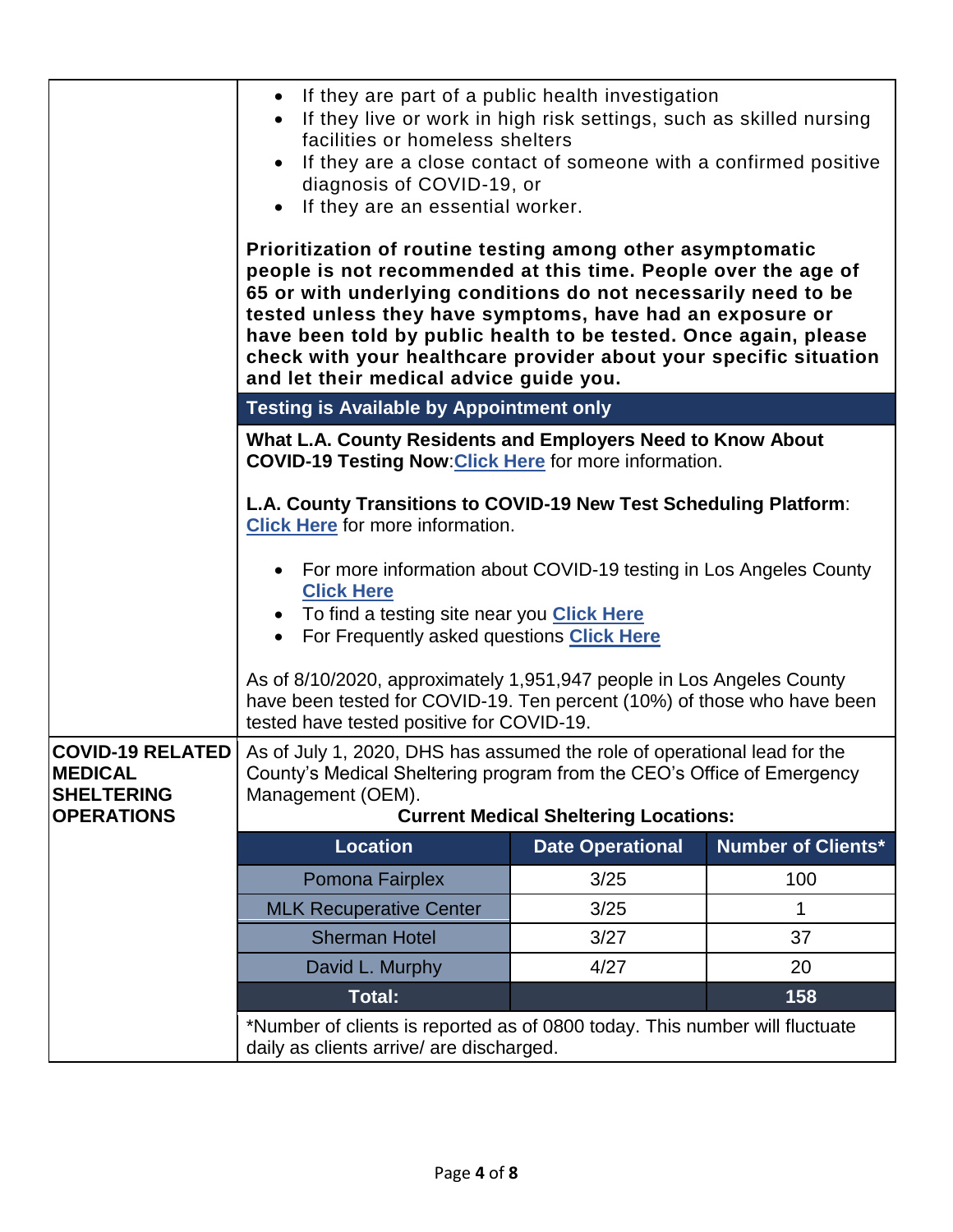| <b>PERSONS</b><br><b>EXPERIENCING</b><br><b>HOMELESSNESS</b> | The Office of Emergency Management (OEM) has designated LAHSA as the<br>lead agency for work relating to people experiencing homelessness. OEM did<br>this to ensure that LAHSA's expertise is captured in the day-to-day work and<br>allows LAHSA to play the central coordinating role across City and County<br>agencies. Visit the website for more information on <b>Homelessness &amp;</b><br><b>Housing</b><br>For more information on Medical Sheltering Click Here<br>For more information on Project Roomkey Click Here<br><b>Project Roomkey Locations:</b> |                              |                                   |                                         |                        |  |
|--------------------------------------------------------------|------------------------------------------------------------------------------------------------------------------------------------------------------------------------------------------------------------------------------------------------------------------------------------------------------------------------------------------------------------------------------------------------------------------------------------------------------------------------------------------------------------------------------------------------------------------------|------------------------------|-----------------------------------|-----------------------------------------|------------------------|--|
|                                                              | <b>Service Planning</b><br>Area (SPA)                                                                                                                                                                                                                                                                                                                                                                                                                                                                                                                                  | <b>Total</b><br><b>Rooms</b> | <b>Date</b><br><b>Operational</b> | # of<br><b>Rooms</b><br><b>Occupied</b> | # of<br><b>Clients</b> |  |
|                                                              | SPA 1 - Antelope<br>Valley (#1)                                                                                                                                                                                                                                                                                                                                                                                                                                                                                                                                        | 94                           | 4/6/2020                          | 87                                      | 96                     |  |
|                                                              | $SPA 2 - San$<br>Fernando Valley (#<br>1)                                                                                                                                                                                                                                                                                                                                                                                                                                                                                                                              | 52                           | 4/5/2020                          | 48                                      | 57                     |  |
|                                                              | <b>SPA 3 San Gabriel</b><br>Valley $(#1)$                                                                                                                                                                                                                                                                                                                                                                                                                                                                                                                              | 49                           | 4/6/2020                          | 23                                      | 27                     |  |
|                                                              | $SPA 2 - San$<br>Fernando Valley<br>(#2)                                                                                                                                                                                                                                                                                                                                                                                                                                                                                                                               | 74                           | 4/5/2020                          | 72                                      | 94                     |  |
|                                                              | $SPA 2 - San$<br><b>Fernando Valley</b><br>(#3)                                                                                                                                                                                                                                                                                                                                                                                                                                                                                                                        | 50                           | 4/11/2020                         | 44                                      | 47                     |  |
|                                                              | SPA 5 - West (#1)                                                                                                                                                                                                                                                                                                                                                                                                                                                                                                                                                      | 136                          | 4/3/2020                          | 129                                     | 131                    |  |
|                                                              | $SPA 7 - East (#1)$                                                                                                                                                                                                                                                                                                                                                                                                                                                                                                                                                    | 50                           | 4/17/2020                         | 39                                      | 46                     |  |
|                                                              | $SPA 3 - San$<br>Gabriel Valley (#2)                                                                                                                                                                                                                                                                                                                                                                                                                                                                                                                                   | 87                           | 4/12/2020                         | 9                                       | 11                     |  |
|                                                              | $SPA 4 - Metro (#1)$                                                                                                                                                                                                                                                                                                                                                                                                                                                                                                                                                   | 48                           | 4/15/2020                         | 42                                      | 44                     |  |
|                                                              | $SPA 4 - Metro (#2)$                                                                                                                                                                                                                                                                                                                                                                                                                                                                                                                                                   | 49                           | 4/21/2020                         | 40                                      | 42                     |  |
|                                                              | $SPA 3 - San$<br>Gabriel Valley (#3)                                                                                                                                                                                                                                                                                                                                                                                                                                                                                                                                   | 50                           | 4/17/2020                         | 46                                      | 52                     |  |
|                                                              | SPA 8 - South Bay<br>(#2)                                                                                                                                                                                                                                                                                                                                                                                                                                                                                                                                              | 100                          | 4/16/2020                         | 94                                      | 111                    |  |
|                                                              | $SPA 2 - San$<br>Fernando Valley<br>(#4)                                                                                                                                                                                                                                                                                                                                                                                                                                                                                                                               | 242                          | 4/20/2020                         | 238                                     | 281                    |  |
|                                                              | $SPA 8 - South Bay$<br>(#4)                                                                                                                                                                                                                                                                                                                                                                                                                                                                                                                                            | 97                           | 4/23/2020                         | 90                                      | 103                    |  |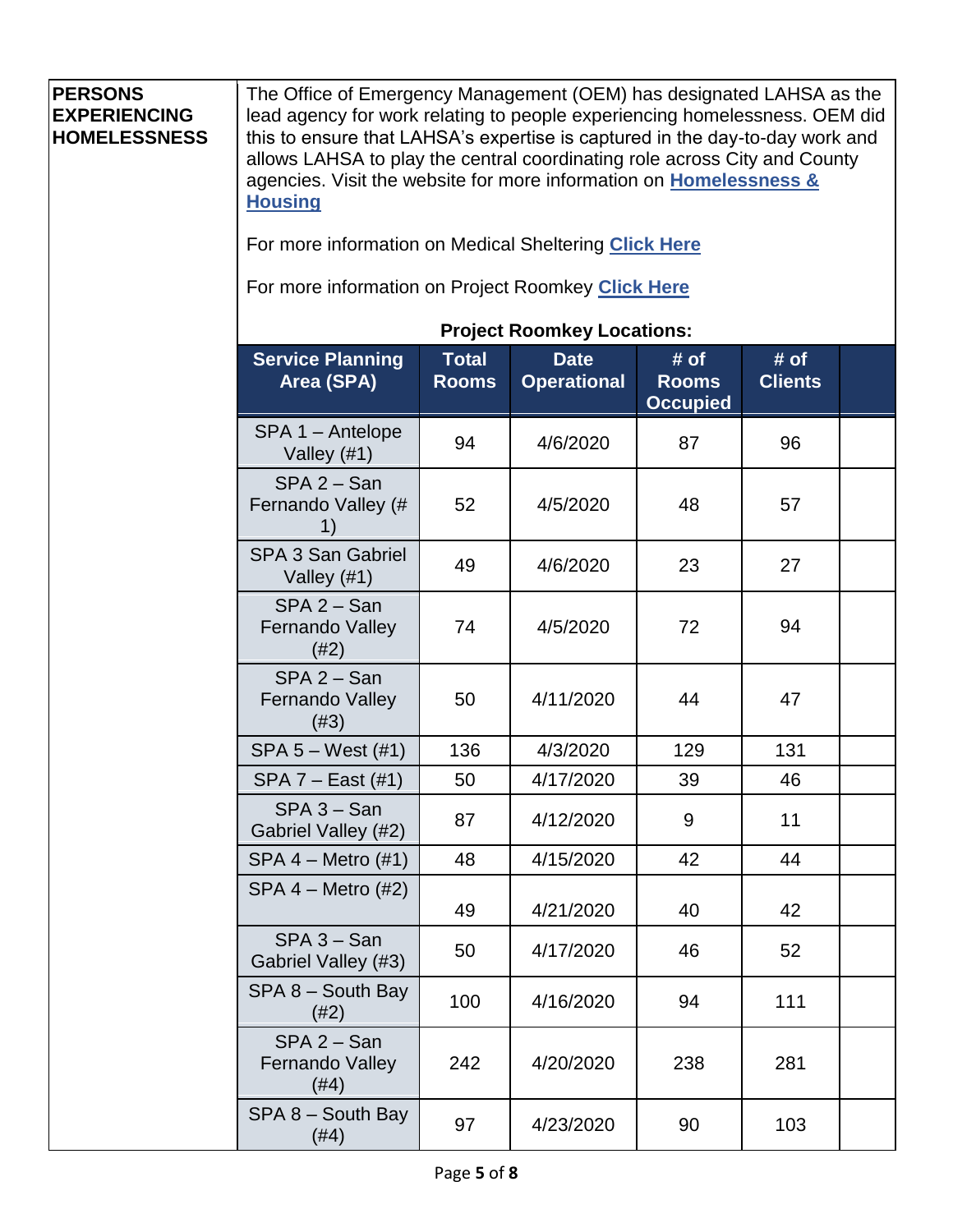| SPA 8 - South Bay<br>(#5)                                                                                                                                                                                                 | 133   | 4/22/2020 | 122   | 129   |  |
|---------------------------------------------------------------------------------------------------------------------------------------------------------------------------------------------------------------------------|-------|-----------|-------|-------|--|
| $SPA 6 - South (#1)$                                                                                                                                                                                                      | 69    | 4/23/2020 | 65    | 71    |  |
| $SPA 2 - San$<br>Fernando Valley<br>(#5)                                                                                                                                                                                  | 52    | 4/28/2020 | 49    | 53    |  |
| $SPA 5 - West (#2)$                                                                                                                                                                                                       | 47    | 4/24/2020 | 44    | 47    |  |
| SPA 4 - Metro<br>(#3)                                                                                                                                                                                                     | 60    | 4/18/2020 | 55    | 57    |  |
| SPA 7- East (#3)                                                                                                                                                                                                          | 210   | 5/7/2020  | 183   | 199   |  |
| $SPA 3 - San$<br>Gabriel Valley (#5)                                                                                                                                                                                      | 140   | 4/28/2020 | 137   | 170   |  |
| $SPA 4 - Metro (#4)$                                                                                                                                                                                                      | 35    | 4/30/2020 | 32    | 34    |  |
| $SPA 4 - Metro (#5)$                                                                                                                                                                                                      | 52    | 4/29/2020 | 48    | 52    |  |
| SPA 7 - East (#4)                                                                                                                                                                                                         | 130   | 5/23/2020 | 103   | 103   |  |
| $SPA 3 - San$<br>Gabriel Valley (#6)                                                                                                                                                                                      | 121   | 5/14/2020 | 110   | 132   |  |
| $SPA 3 - San$<br>Gabriel Valley (#7)                                                                                                                                                                                      | 129   | 5/14/2020 | 52    | 66    |  |
| $SPA 3 - San$<br>Gabriel Valley (#8)                                                                                                                                                                                      | 156   | 5/18/2020 | 152   | 188   |  |
| $SPA 7 - East (#5)$                                                                                                                                                                                                       | 95    | 5/20/2020 | 91    | 102   |  |
| $SPA 4 - Metro (#6)$                                                                                                                                                                                                      | 467   | 5/11/2020 | 456   | 517   |  |
| SPA $6 -$ South $(#2)$                                                                                                                                                                                                    | 39    | 5/26/2020 | 30    | 30    |  |
| $SPA 8 - South Bay$<br>(#6)                                                                                                                                                                                               | 103   | 5/27/2020 | 96    | 114   |  |
| $SPA 4 - Metro (#7)$                                                                                                                                                                                                      | 92    | 5/20/2020 | 89    | 89    |  |
| $SPA 4 - Metro (#8)$                                                                                                                                                                                                      | 177   | 5/22/2020 | 155   | 184   |  |
| $SPA 4 - Metro (#9)$                                                                                                                                                                                                      | 91    | 6/2/2020  | 86    | 93    |  |
| SPA 4 - Metro<br>$(\#10)$                                                                                                                                                                                                 | 294   | 7/14/20   | 246   | 322   |  |
| $SPA 1 - Antelope$<br>Valley (#2)                                                                                                                                                                                         | 97    | 8/2/2020  | 83    | 105   |  |
| $SPA 2 - San$<br><b>Fernando Valley</b><br>(#6)                                                                                                                                                                           | 150   | 8/11/2020 | 145   | 178   |  |
| <b>Overall Totals:</b>                                                                                                                                                                                                    | 4,117 |           | 3,630 | 4,177 |  |
| The County of Los Angeles is committed to feeding our most vulnerable<br>communities during the Coronavirus pandemic. We are mobilizing public<br>agencies, nonprofits, and volunteers to provide meals to anyone in need |       |           |       |       |  |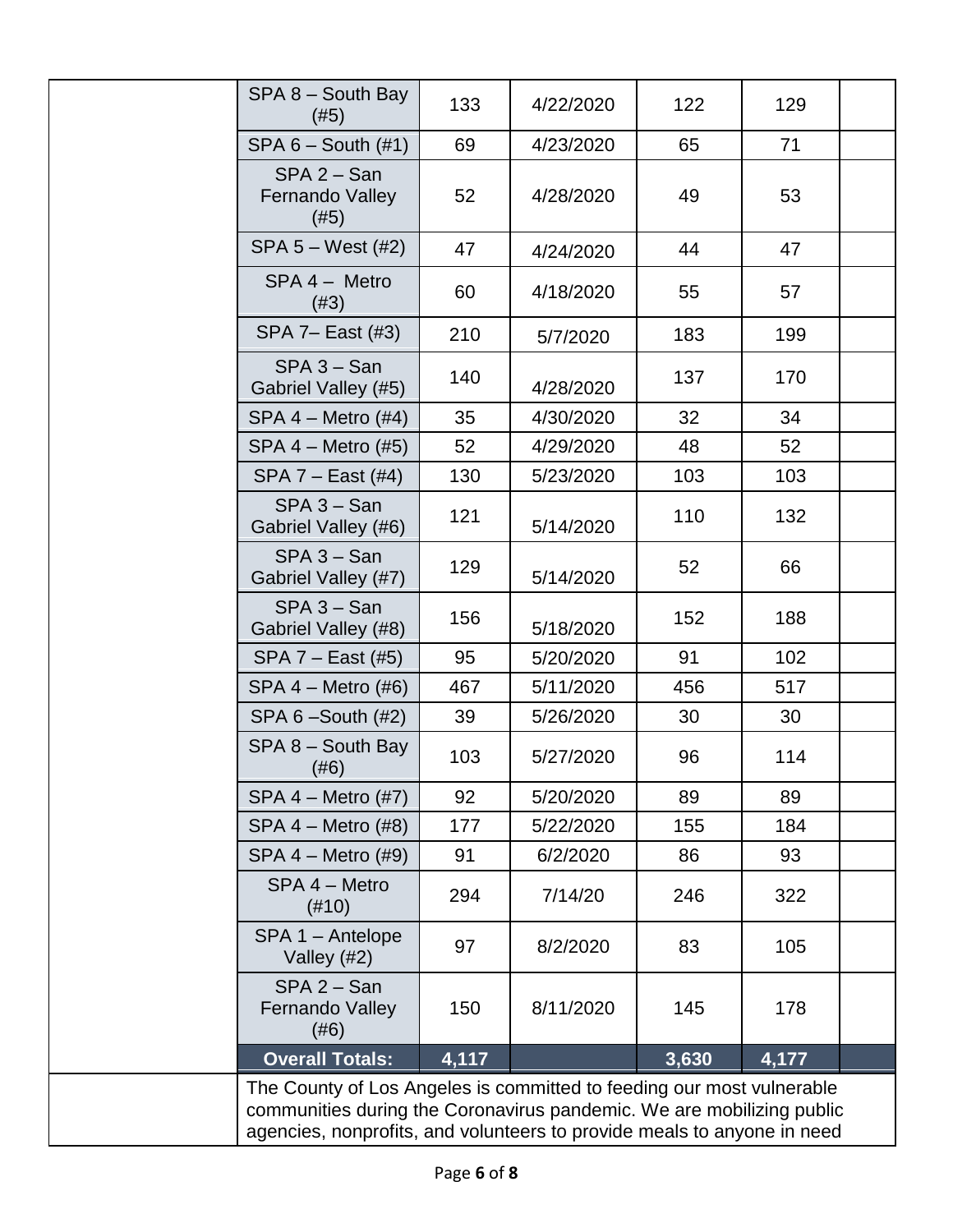|                                                        | during the long months to come. Visit https://covid19.lacounty.gov/food/<br>for more information.                                                                                                                                                                                                      |
|--------------------------------------------------------|--------------------------------------------------------------------------------------------------------------------------------------------------------------------------------------------------------------------------------------------------------------------------------------------------------|
| <b>COMBATTING</b><br><b>HUNGER</b>                     | The Los Angeles Regional Food is taking necessary precautions to<br>make sure that food and product remain safe, and that distributions<br>and volunteer activities can continue. For more information <b>Click</b><br>Here.                                                                           |
|                                                        | As of 9/8/20, Access Services has completed over 241,481 meal and<br>$\bullet$<br>grocery deliveries to seniors and people with disabilities across four<br>current projects.                                                                                                                          |
|                                                        | This week, #LetsFeedLACounty is hosting 2 drive-thru food<br>$\bullet$<br>distribution events in Bellflower (9/10) and El Monte (9/11).                                                                                                                                                                |
|                                                        | Total distributed to date at 31 events is 1,918 tons of food which is the<br>$\bullet$<br>equivalent 3.2 million meals provided to 52,962 households.<br>Drive-thru food distribution event held last week in Lancaster and<br>$\bullet$                                                               |
|                                                        | Athens where 1,662 households and 1,452, respectively, were<br>provided 80 pounds of food, including shelf-stable items, dairy product<br>frozen meat, and fresh produce.                                                                                                                              |
|                                                        | Will be expanding to 3 distributions per week starting September 15.<br>$\bullet$<br>#LetsFeedLACounty has secured 400 20-pound boxes of groceries<br>$\bullet$<br>from the LA Regional Food Bank for weekly delivery through the end<br>of December to clients of the DHS Housing for Health program. |
|                                                        | Issuing additional CalFresh benefits up to the maximum allowed per<br>$\bullet$<br>family and allowing CalFresh recipients to purchase groceries online<br>for delivery from Walmart and Amazon.                                                                                                       |
|                                                        | Great Plates Delivered has a current service population: 5,750 seniors<br>$\bullet$<br>(38% increase sincefrom July). Total meals served through this<br>program since May 12: 971,355 (83% increase since end of July).                                                                               |
|                                                        | The Great Plates Delivered Program has contracted with 63 meal<br>$\bullet$<br>providers that are employing 1,203 people. 62% of meal providers are<br>minority-owned businesses.                                                                                                                      |
|                                                        | Great Plates Program has been extended until October 9, 2020.<br>Elder Nutrition Program has a current service current population of<br>26,919 seniors (37% increase since June 20).                                                                                                                   |
| <b>LOS ANGELES</b>                                     | <b>Logistics</b>                                                                                                                                                                                                                                                                                       |
| <b>COUNTY</b><br><b>EMERGENCY</b><br><b>OPERATIONS</b> | Ongoing support of field operations with Disaster Service Workers,<br>$\bullet$<br>and site supplies and services through Department of Human<br>Resources and Internal Services Department.                                                                                                           |
| <b>CENTER</b>                                          | The CEOC has received approximately 1,500 unique requests that<br>$\bullet$<br>continue to be prioritized and processed.                                                                                                                                                                               |
|                                                        | Donations Management is receiving and evaluating donation offers.<br>$\bullet$<br>For more information please visit                                                                                                                                                                                    |
|                                                        | https://doingbusiness.lacounty.gov/<br><b>Information</b>                                                                                                                                                                                                                                              |
|                                                        | L.A. County Launches COVID-19 Safety Compliance Certificate                                                                                                                                                                                                                                            |
|                                                        | Program Click Here for more information.                                                                                                                                                                                                                                                               |
|                                                        | L.A. County and City Leaders Join Forces with Citizen to Launch<br>$\bullet$<br>Safepass Partnership Click Here for more information.                                                                                                                                                                  |
|                                                        |                                                                                                                                                                                                                                                                                                        |